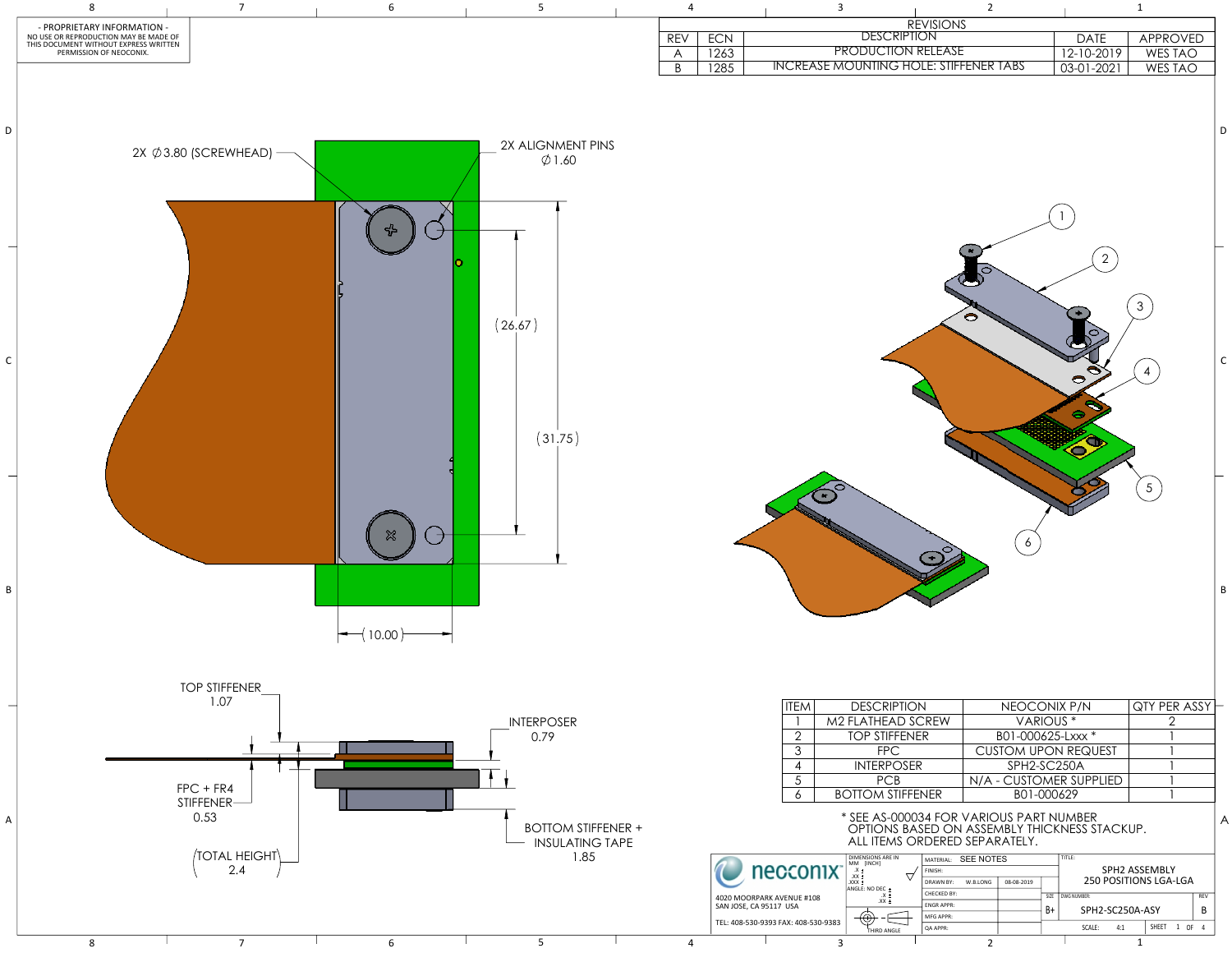| 3                                     |                      |                                                                                        | $\overline{2}$                                                                                                            |                  |            |                                                                | $\mathbf{1}$    |                |                 |   |
|---------------------------------------|----------------------|----------------------------------------------------------------------------------------|---------------------------------------------------------------------------------------------------------------------------|------------------|------------|----------------------------------------------------------------|-----------------|----------------|-----------------|---|
|                                       |                      |                                                                                        |                                                                                                                           | <b>REVISIONS</b> |            |                                                                |                 |                |                 |   |
| <b>REV</b>                            | ECN                  |                                                                                        | <b>DESCRIPTION</b>                                                                                                        |                  |            | <b>DATE</b>                                                    | <b>APPROVED</b> |                |                 |   |
| $\mathsf{A}$                          | 1263                 |                                                                                        | PRODUCTION RELEASE                                                                                                        |                  |            | 12-10-2019                                                     |                 | WES TAO        |                 |   |
| $\overline{B}$                        | 1285                 |                                                                                        | INCREASE MOUNTING HOLES 03-01-2021                                                                                        |                  |            |                                                                |                 | <b>WES TAO</b> |                 |   |
|                                       |                      |                                                                                        |                                                                                                                           |                  |            |                                                                |                 |                |                 | D |
| <u>TH</u><br>$\overline{A}$<br>B      |                      |                                                                                        |                                                                                                                           |                  |            |                                                                |                 |                |                 | C |
| 5                                     |                      |                                                                                        | 0.79<br><b>COMPRESSED</b>                                                                                                 |                  |            |                                                                |                 |                |                 | B |
| onix<br>JE #108<br>А.<br>408-530-9383 | DIMENSIONS ARE IN MM | MEN<br>X ± 0.13<br>XX ± 0.08<br>XX ± 0.025<br>ANGLE: NO DEC ± 2 DEGREE<br>XX ±<br>XX ± | <b>SEE NOTES</b><br>MATERIAL:<br>FINISH:<br>DRAWN BY:<br>W.B.LONG<br><b>CHECKED BY:</b><br><b>ENGR APPR:</b><br>MFG APPR: | 08-01-2019       | SIZE<br>B+ | TITLE:<br>250 POSITION LGA - LGA<br>DWG NUMBER:<br>SPH2-SC250A | SPH2 INTERPOSER |                | <b>REV</b><br>В | A |
|                                       |                      | THIRD ANGLE                                                                            | QA APPR:                                                                                                                  |                  |            | SCALE:<br>5:1                                                  |                 | SHEET 2 OF 4   |                 |   |



8 1 2 1 2 1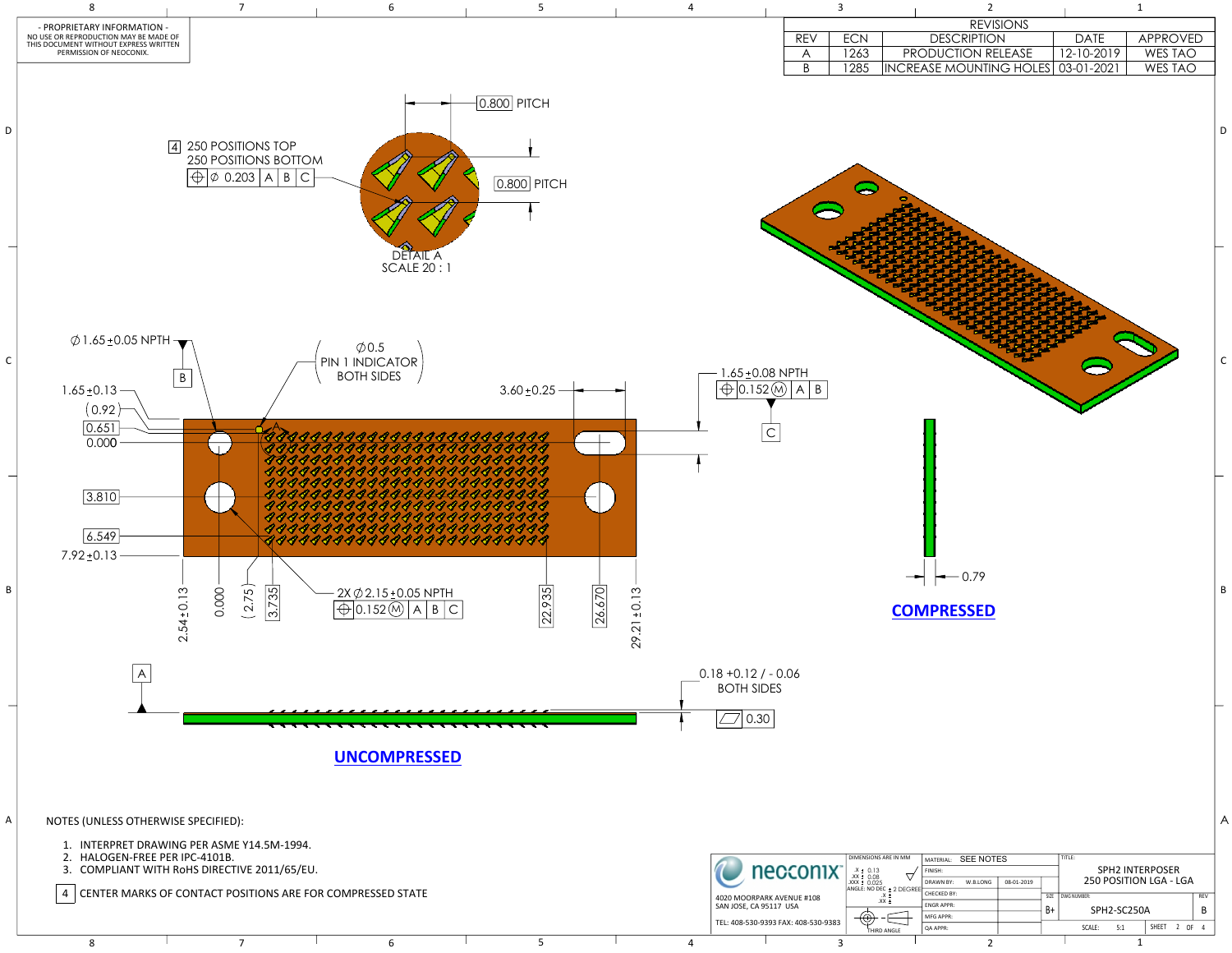

8 1 2 1 2 1